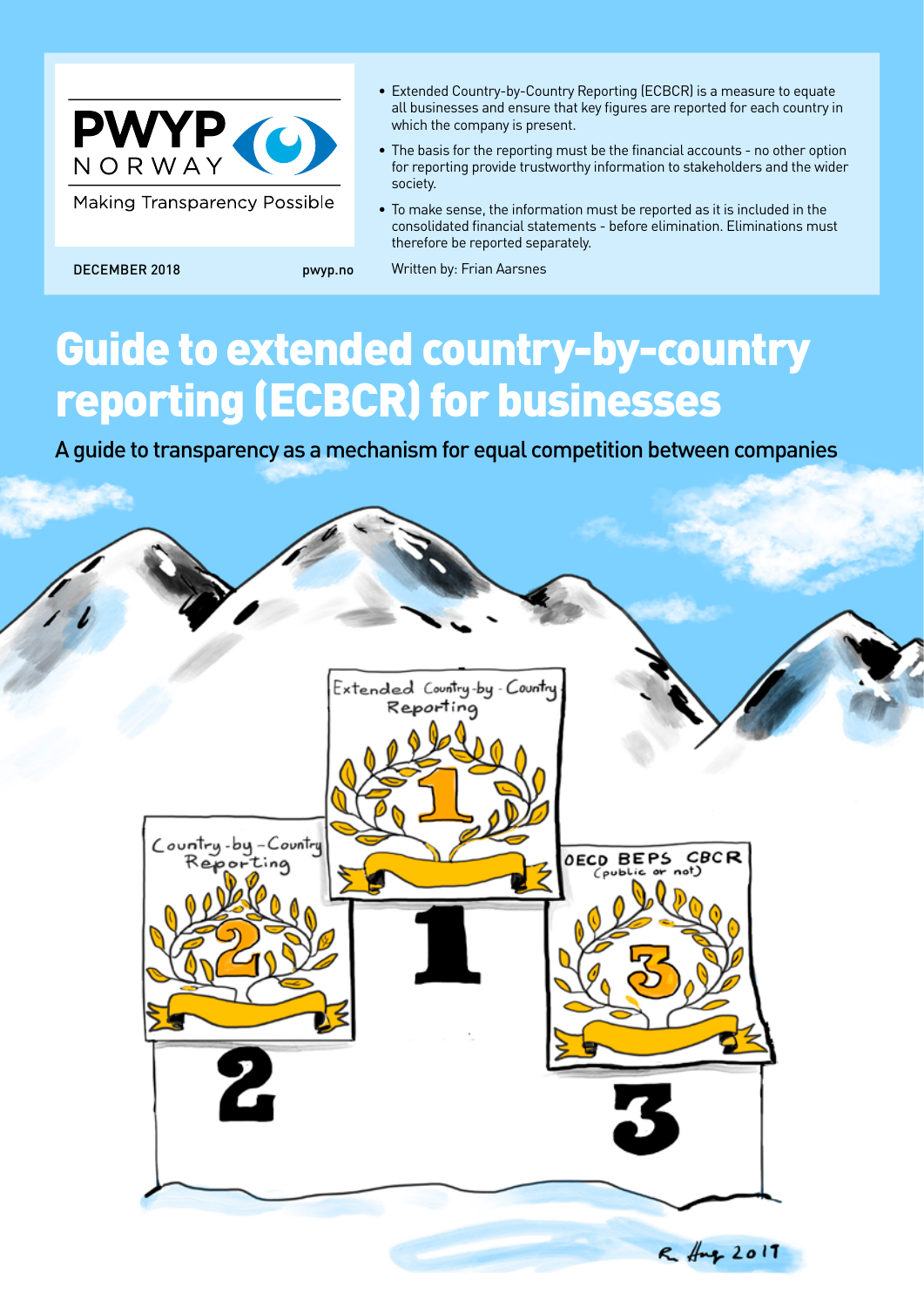Published by: Publish What You Pay Norway (PWYP Norway) Year of publication: 2018 ISBN 978-82-93212-87-4

Author: Frian Aarsnes Print: Copy Cat

Legal disclaimer:

This publication is based on information provided to Publish What You Pay Norway ('PWYP Norway') and individuals acting on behalf of PWYP Norway. The conclusions presented herein are based only on information so provided. PWYP Norway and those acting on behalf of PWYP Norway have strived towards acquiring full overview of all relevant information and data to prepare this publication. We do not accept liability whatsoever for any insufficiency or inadequacy of the information and data that this publication is based upon.

While PWYP Norway has taken all reasonable care to ensure that the information contained in this publication is accurate, publicly available information and data has not been verified by the companies or users and neither PWYP Norway nor any person acting on behalf of PWYP Norway in the drafting and preparation of this publication can be held legally responsible for the content or guarantee that it is totally free from errors or inaccuracies.

- 1. WHAT IS (EXTENDED) COUNTRY-BY-COUNTRY RE
- 2. WHY IS EXTENDED COUNTRY-BY-COUNTRY REP
- 3. WHY REPORT EXTENDED CBCR?.........................
- 4. WHO SHOULD REPORT? . . 6
- 5. WHY IS EXTENDED CBCR THE MINIMUM REPORT
- 6. ELEMENTS IN THE MINIMUM REPORTING..........
- 7. WHAT IS BEST PRACTICE? . . 12
- 8. REFERENCES . . 13

Any references contained in this publication pertaining to any kind of sources, publications or websites from third parties, are inserted for convenience only and are purely for informative purposes. They do not constitute endorsement of material on those sites, publications or sources. PWYP Norway and those acting on its behalf accept no liability whatsoever for any loss or damage arising from the use of such information.

Guide to extended country-by-country reporting (ECBCR) for businesses extended country-by-country reporting (ECBCR) for businesses extended country-by-country reporting (ECBCR) for businesses

| EPORTING? 4          |  |
|----------------------|--|
| ORTING IMPORTANT?  5 |  |
|                      |  |
|                      |  |
|                      |  |
|                      |  |
|                      |  |
|                      |  |

# CONTENT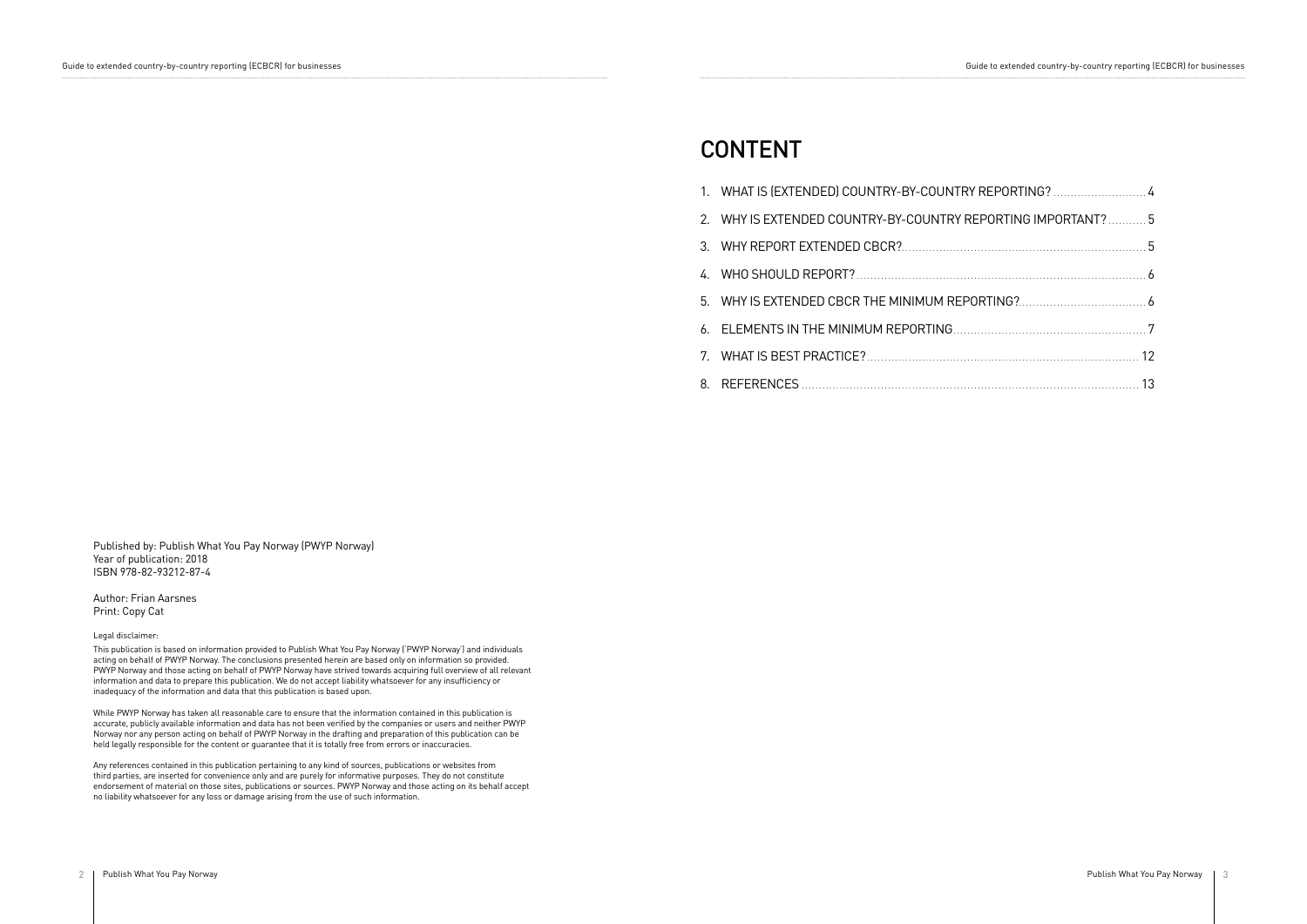# 1. WHAT IS (EXTENDED) COUNTRY-BY-COUNTRY REPORTING?

# 2. WHY IS EXTENDED COUNTRY-BY-COUNTRY REPORTING IMPORTANT?

# 3. WHY REPORT EXTENDED CBCR?

Country-by-Country Reporting (CBCR) is an expression that now has several meanings. It is therefore important to explain what we mean by country-by-country reporting, and clear away some misconceptions related to country-by-country reporting that we have noticed.

In this business guide, we are not concerned with the version of country-by-country reporting that was established by the OECD during its work on Base Erosion and Profit Shifting (BEPS) to obtain information for tax authorities for tax purposes (here called country-by-country reporting for BEPS-purposes or CBCR-BEPS).

In this guide we are concerned with the open reporting of taxes by country (CBCR) and the reporting of the context these taxes and fees occur in, country by country (Extended CBCR or ECBCR for short). This reporting should take place in, or in connection with, the companies' financial reporting because this is reporting of accounting information.

The regulation on country-by-country reporting (Regulation 2013-12-20-1682) is based on the Accounting Act. Currently, it only applies to the extractive industries, including forestry. Nevertheless, it is also possible to apply the regulation to other sectors. It will be important to do so in the long term to ensure that other forms of reporting do not develop for industries other than those already applicable to extractive industries and forestry. The regulations, according to their wording at the end of 2018, contain some weaknesses that will be reviewed under the individual points on reporting below.

#### **Extended CBC Reporting is two-fold:**

- CBC-reporting consists of reporting all forms of payments and allowances to governments, country by country, in accordance with Regulation §3, Section 5.
- Extended CBC-reporting consists of country by country reporting of 8 key numbers that give the context of the taxes that are included in the CBC reporting:
	- o (1) Investments, (2) (sales) revenue, (3) production volume (relevant only for extractives) and (4) costs in accordance with Regulation §4, Section 3.
	- o (5) Number of employees and (6) calculated payable income tax, as covered by Regulation §5, Section 3 (see calculated deferred income tax below).
	- o In addition, PWYP Norway is of the opinion that companies must report the following balance sheet numbers: (7) Payable Tax 1.1. (year opening) and (8) Payable Tax 31.12 (year-end) to provide the link between taxes in the accounts and the CBC reporting of taxes.

Other information in the regulations is desirable, but not critical to the reporting or is unnecessary and thus belongs somewhere other than in the open CBC reporting regulation:

- Desirable: where the subsidiary is resident, and descriptions of its activities
- Unnecessary: interest cost, net income, profit before tax, calculated deferred income tax, paid income tax and accumulated earnings.

Transparency is critical for countries that are based on the principle of equality and the principle that all people have equal rights and equal opportunities. In order to have equal opportunities, one must have information. This applies to equal opportunities for insight into the activities of government authorities and equal opportunities for insight into the activities of companies. Lack of transparency allows for differing information and thus different rights and different opportunities. This asymmetry of information directly distort competition, and reporting of CBCR and ECBCR is therefore not only an instrument for keeping authorities accountable for the taxes and fees companies have paid, but also an important instrument for ensuring equal competitive conditions between companies.

Transparency, however, is not just about the authorities and the companies themselves. Transparency is also about companies that seek funding in open financial markets, or that are so large that they are of general interest among customers and other social interests, and thus must be transparent in return towards the society and the markets of which they are a part. Consequently, transparency is about:

- giving investors the same type of country by country information (both CBCR and ECBCR) regardless of the size of the enterprise or business activity so that investors can compare businesses across sizes and countries and can make more accurate risk assessments concerning the companies in which they may want to invest.
- giving financial markets the same type of information so that funding is made available in an open market where funders are equitably informed regarding key information, country by country.
- giving customers the same type of information so that they can compare companies based on key information and then act without some companies attempting to gain information benefits over others by keeping important information from the customers.
- giving society at large sufficient information to compare companies across sizes and countries, including being able to obtain better statistics on trade and taxation across national borders.

**Transparency is hence a critical part of seeking funding in open financial markets, as well as selling products and services in open markets. When a company seeks funding in open markets – it must be open in return.**

As of the end of 2018, transparent reporting of taxes by country (CBCR), and the context in which these taxes occur in (ECBCR), is only legally required for the extractive industries (oil, gas, mining) and forestry. Outside of Norway, only country-by-country reporting of taxes and fees (CBCR) is required in the EU. Simultaneously, due to lack of context in the EU, it is also expected that reporting of context (equal or similar to ECBCR) will become obligatory in order for country-by-country reporting to be meaningful. In a recent analysis of the effectiveness of the rule in the EU, several weaknesses have been revealed. In round tables carried out in Norway, the dialogue indicates so far that ECBCR will be able to address several of the weaknesses that have been mapped in the EU regulations. It is likely that other industries will also be covered by CBCR and ECBCR reporting as the regulation improves.

Companies interested in ensuring equal competition between national and international companies should report CBCR and ECBCR, if taxes and fees have been paid to multiple countries. Some companies will do this voluntarily while some have to be "forced" to do so through laws and regulations. Publish What You Pay Norway (PWYP Norway) is interested in having a dialogue with companies about the benefits of reporting CBCR and ECBCR, where relevant. Support from several sectors in the business community suggests that several companies see that such reporting is in their own interest.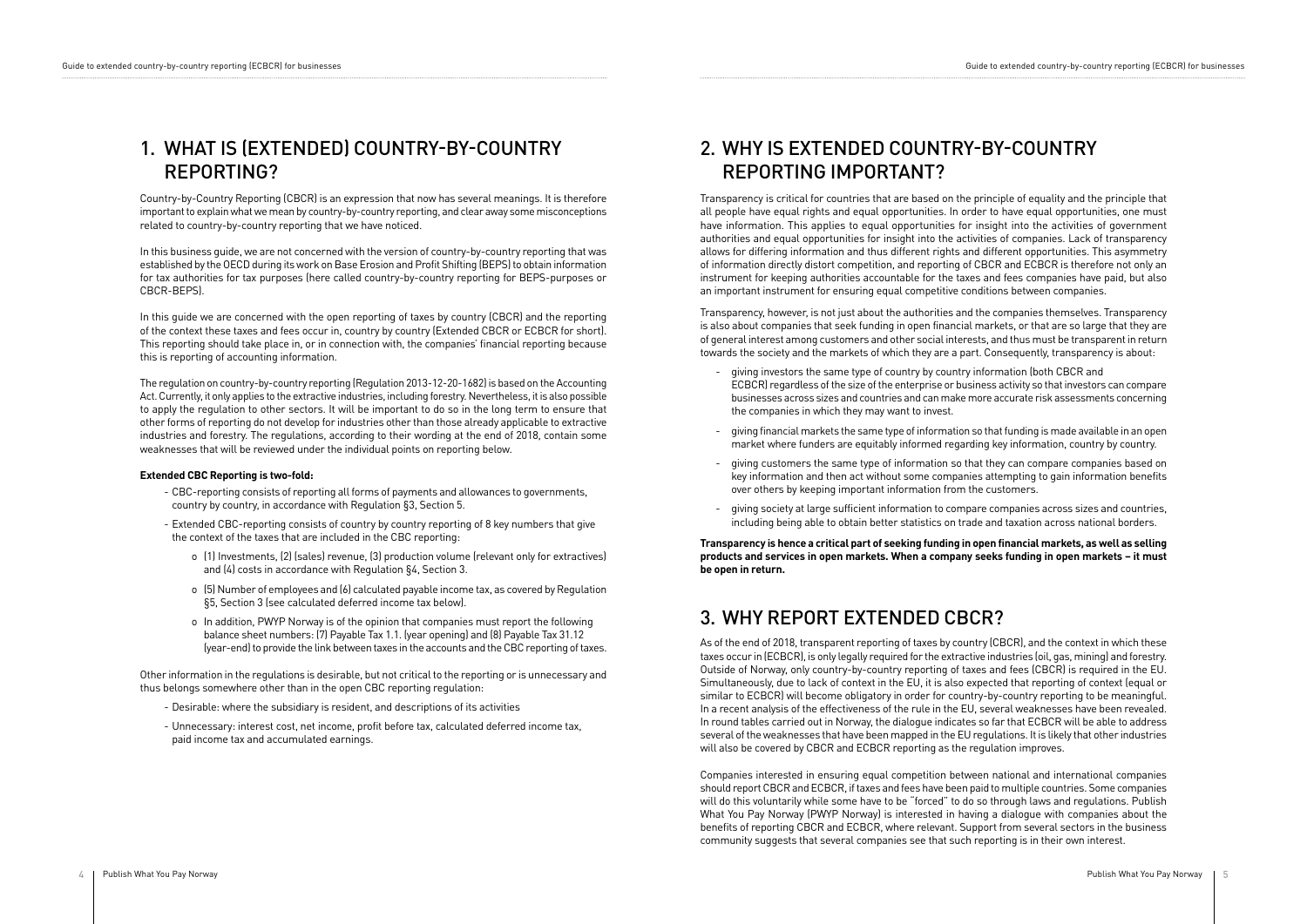There is a fundamental connection between businesses, society and the environment. The companies' most important contribution is to develop a responsible, profitable and sustainable business model for production of goods and services that are in demand. Companies provide resources, and use expertise and technology to produce these goods and services and thereby create jobs, revenue and wealth. This must be done by integrating social and environmental responsibility into the business model. This is part of being a financially sustainable business.

Reporting CBCR and ECBCR is part of social responsibility in business operations, and ensures equal information from all companies, regardless of size and activity, to investors, financial markets, governments and the wider community. Those companies that are only engaged domestically will, through their financial reporting, satisfy the information needs. However, as soon as a company is engaged in more than one country, it will become necessary to report a minimum of key information country by country so that information from one company can be compared with any other company, and that the companies thereby are equated with regard to the information supplied.

PWYP Norway is convinced that companies that voluntarily integrate CBCR and ECBCR into their accounting and social reporting will benefit from this among investors and others.

The eight key figures identified have been carefully selected to ensure equal reporting between the various companies. The other reporting requirements are set by the authorities in the formulation of the regulation and seem to cover different purposes, including reporting to the tax authorities. PWYP Norway doesn't believe that reporting to the tax authorities is helpful when establishing the minimum reporting to the rest of society. Our recommendation is consequently that the other reporting requirements be removed the next time the regulations are adjusted, and that these reporting requirements be coordinated with other reporting requirements to the tax authorities.

Any company that has operations or activities in multiple countries should report according to ECBCR. This business guide presupposes reporting according to an ECBCR minimum standard, and does not discuss reporting beyond the minimum standard. Furthermore, it is not a requirement that the minimum standard be introduced as law or regulation. Rather, it is assumed that this is the minimum amount of information that companies should report for Country-by-Country Reporting (CBCR) to be meaningful. Accordingly, the only prerequisite for reporting according to the ECBCR, is that the entity as a whole, or their representatives, have paid taxes or fees in more than one country, other than the home country, regardless of the form in which the taxes or fees were paid.

ECBCR is a measure to equate all businesses and ensure that key figures are reported for each country in which operations or activities take place. The exception is pure exports from one country to a company outside the group in another country, without any payment of taxes or fees; however, the information on income from these countries should still be included in the revenue note country by country so that information on all countries where a company has revenues, with or without payments to the other country's authorities, will exist. This is because it is also essential for statistical purposes that crossborder trade be openly documented so that investors and others can freely assess the risks and income potential of the individual enterprise's business model.

### 4. WHO SHOULD REPORT?

# 5. WHY IS EXTENDED CBCR THE MINIMUM REPORTING?

Each element of the minimum reporting (8 key figures) will be reviewed individually below, but here we will only comment on why the other elements that are included in the Norwegian regulation on country-by-country reporting should not be continued in general for other companies (and why they should be removed for the extractive industries and forest industry).

These elements in the regulation should not be continued for other companies that report CBCR and ECBCR voluntarily, and the regulation should be changed in these areas for companies with mandatory reporting:

- a) Where subsidiaries claim residence, and description of their activities This information belongs under other notes to the accounts instead of Extended CBC.
- b) Interest cost This information belongs in the tax reporting, not in an open Extended CBCR.
- c) Net income Revenues are already included in the reporting, and net income does not give additional information in itself. All revenues should be reported based on gross revenues before elimination and/or before cost of goods.
- d) Profit before Tax This information belongs in the tax reporting, not in an open Extended CBCR.
- e) (Calculated deferred) income tax Only calculated payable income tax should be reported, not deferred taxes.
- f) Payable income tax Already part of the CBC-reporting and should not be reported more than once.
- g) Accumulated earnings

 This information belongs in the tax reporting, not in an open Extended CBCR. This information does not equalize companies and cannot be defended as part of an open Extended CBCR for competition purposes.

Interested companies are encouraged to support PWYP Norway when it comes to changing the regulation so that the goal of equal information for competition purposes can be achieved.

# 6. ELEMENTS IN THE MINIMUM REPORTING

Here we will review each of the eight key figures identified and explain why these are the critical key figures to report. First, however, we will explain two aspects of reporting that are essential to achieve accurate and comparable reporting across businesses and across countries:

**- Eliminations reported separately as "own country"**

 Through its transactions the individual company has distributed income and costs between the various companies in the group, or the various parts of the company, in the way the group / company believes is correct. This means that a profit (or loss) occurs in each country. It is this profit or loss (income minus costs) together with investments, production volume for extracting companies, number of employees, and estimated payable income tax / tax payable 1.1 / payable tax 31.12. which shows the extent and outcome of the business activity in each country. Therefore, reporting of each country in country-by-country reporting must occur before eliminations, not after eliminations. It is natural for eliminations to be reported as "a separate country" so that the individual countries and eliminations can be summed up separately and controlled against the main accounting lines in the financial reporting.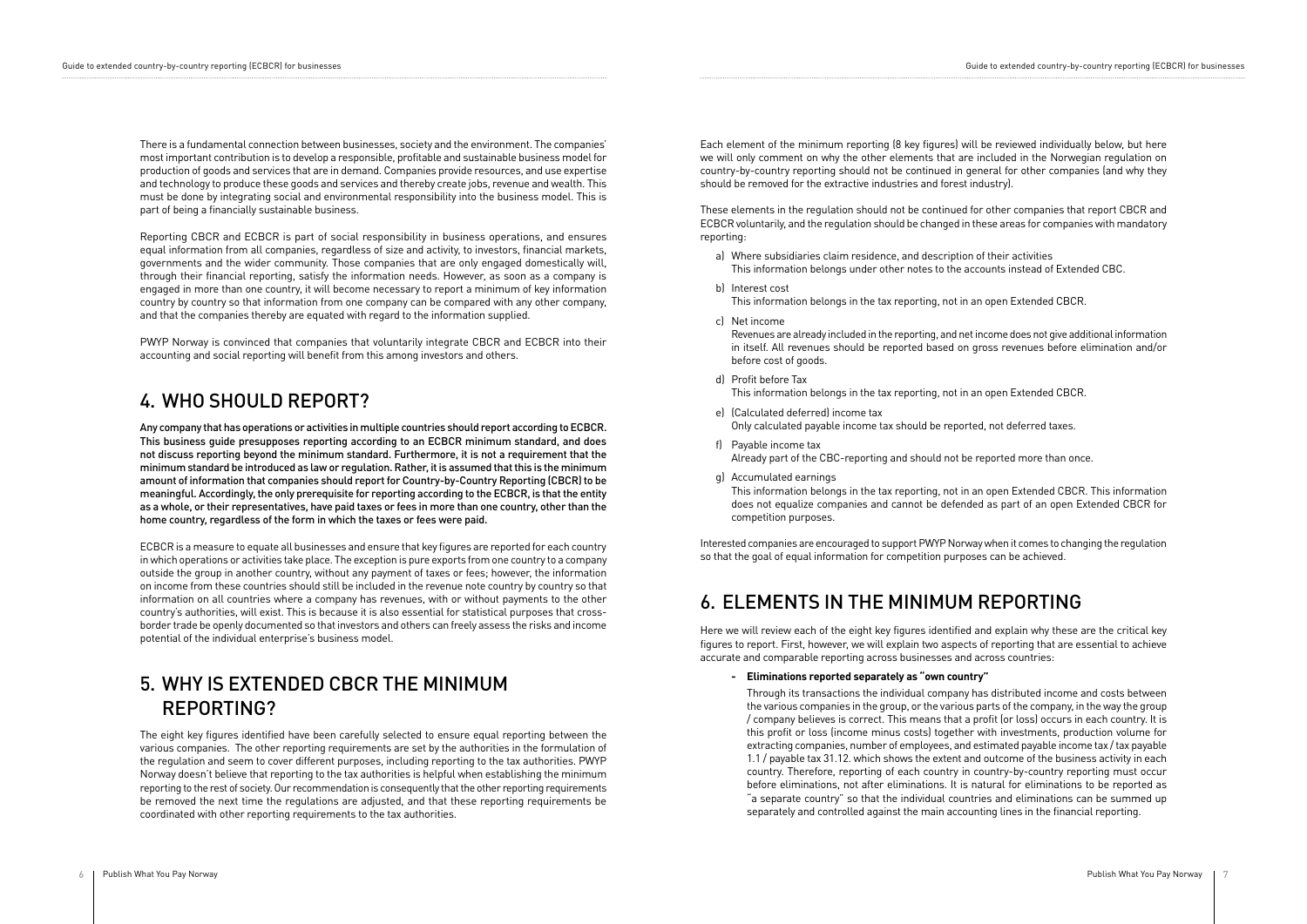#### **- No double reporting of investments by including depreciation**

 It is already within the ECBCR reporting that the company must report investments according to the regulations. When investments are reported, there will be an unnecessary double reporting if accounting depreciation is included in the reporting of costs by country. Revenue less costs shall therefore sum up to EBITDA, i.e. Earnings Before Interest, Tax and Depreciation and Amortization (income before interest, tax and depreciation). EBITDA is a standard measure which, when summarizing the individual countries and eliminations, can be controlled against reported EBITDA at group level / for the entire company.

For all practical purposes, the ECBCR reporting must hence consist of the "cash" items (revenues and costs) in an account, as the CBCR reporting consists of all cash flows (regardless of form) from the company to the authorities of different countries.

#### **(1) Investments**

Theoretically, investments should have been the equity investment a company makes, since loan financing of investments goes net in zero for the company (loans are repaid to the same amount that was raised and interest expenses are not included in costs). **Until there are accounting standards in this area, the simplest thing to do is ensure that the investments reported in ECBCR are those that are included as investments in the cash flow analysis. For the cash flow analysis**, there are accounting standards that enable reporting of investments to be standardized across companies.

Investments are both the purchase (and sale) of operating assets and the purchase (and sale) of shares and units, and any other payments for goods and services that are capitalized in the accounts and which are associated with the investment activities. Anyone reporting by ECBCR should not normally need to make any adjustments or comment on investments, if the investments by country plus eliminations add up to investments in the cash flow analysis. If there are deviations in relation to investments in the cash flow analysis, this should be commented on.

Investments consist of the following three elements:

- direct investments a company makes in a country through a permanent establishment
- indirect investments a company makes in a country through equity investments in subsidiaries
- reinvestments that subsidiaries make with their own cash flows

All of these investments are expected to result in returns (profits) that are either paid out as interest expenses (returns on loans) or as dividends (returns on equity).

Repayment of invested capital from a permanent establishment or from a subsidiary will, according to accounting standards, normally be included as a negative investment. Capital will therefore remain invested unless it is returned. If it is not returned, and a permanent establishment or subsidiary is wound up, capital is considered to have been lost (negative return).

Interest expenses in connection with loans are not supposed to be reported as an expense because interest expenses are not part of EBITDA. EBITDA is income before interest, taxes and depreciation. Why is it not important to report interest costs? Due to several factors:

- EBITDA is "cash profit" that is available for several different purposes: reinvestment, tax payments, interest payments, or payment of dividends. Reinvestment is included in the ECBCR reporting. Tax payments are included in the CBCR reporting. The remainder of EBITDA will, therefore, be paid out as interest and dividends.
- Interest internally within a group becomes a zero-sum game. In an internal company that receives interest you will get EBITDA plus interest while in another internal company that pays interest you will get EBITDA minus interest. Interest paid minus interest received equals zero for the group.
- Normally, untaxed interest income in a (low tax) country plus tax deductions obtained on interest cost in a (high tax) country rarely exceed the return requirement on equity. This will normally mean two things: (1) the required equity investment is reduced as a result of (internal) debt (less capital that needs return) and (2) the return on the actual deposited equity goes up (loan capital is normally less expensive than equity financing). The effect is that it will be easier to achieve a satisfactory return on the equity part of the investment.
- For the individual authority, the right to deduct interest is not a problem to handle. There are good practices internationally for intercepting high interest rates, limiting the right of deduction for interest based on thin capitalization and otherwise good opportunities for each country's authority to determine the size of interest deductions that are accepted in the tax assessment. Interest rates are consequently largely a matter for the tax authorities and do not belong in an open ECBCR.

For the reasons stated above, it was previously pointed out that "b) Interest expense - This information belongs in the tax reporting, not open Extended CBCR". Therefore, interest rate reporting can, in an open ECBCR, appear to be "noise" rather than a real source of information. That being said, if a company includes interest income under revenues and thus as part of EBITDA, then they must take in the corresponding interest expenses below costs in other countries so that EBITDA remains unaffected.

#### **(2) (Sales) revenue**

Norwegian regulations specify that companies must report sales revenues as part of ECBCR. Initially, "Sales" in sales revenues should have been removed. The companies should report all revenues included in EBITDA, regardless of whether this is due to income from sales, income from derivative contracts, income from the sale of operating assets, or other income. If the income is part of EBITDA then it must be reported. If the income is not part of EBITDA, (for example, interest income normally is not) then it should not be reported either. See justification above.

Revenues should never be reported in any country after elimination. That is, revenues allocated to a country through transactions must be reported in full. Any eliminations that affect the country's income in connection with consolidation into the consolidated financial statements shall never affect the income in the country-by-country reporting. Instead, revenue eliminations should be reported together in the same way as individual countries are reported. In practice, this is equivalent to "a separate country". If country reports are in columns, then eliminations must be reported together with them but in a separate column. If countries are reported in rows, then eliminations must be reported together with them but in a separate row.

The only normal exception to the main rule above is if eliminations must be carried out both before and after EBITDA because in one of the accounts there is an item before EBITDA whereas in the second account, the corresponding item is after EBITDA. In such cases, the elimination changes EBITDA (revenues less costs) in the group compared to one in which one summarizes EBITDA on all companies included in the consolidation. Such eliminations must be reported together in a separate column. Companies that have such eliminations must then split elimination reporting into two columns or two rows (depending on how countries are reported in the layout).

Companies that report both the income and the cost of internal transactions outside EBITDA, when these are not interest income and interest expenses, must report income and expenses included in EBITDA, and on a separate line the income and expenses not included in EBITDA. This must be done in order for the reporting to be comparable between companies. Any attempt to keep internal transactions outside of revenues and expenses, and at the same time to not report them on their own line, must be considered as sabotage of the reporting because the objective of reporting is comparability, and failure to report items normally included in EBITDA effectively destroys comparability.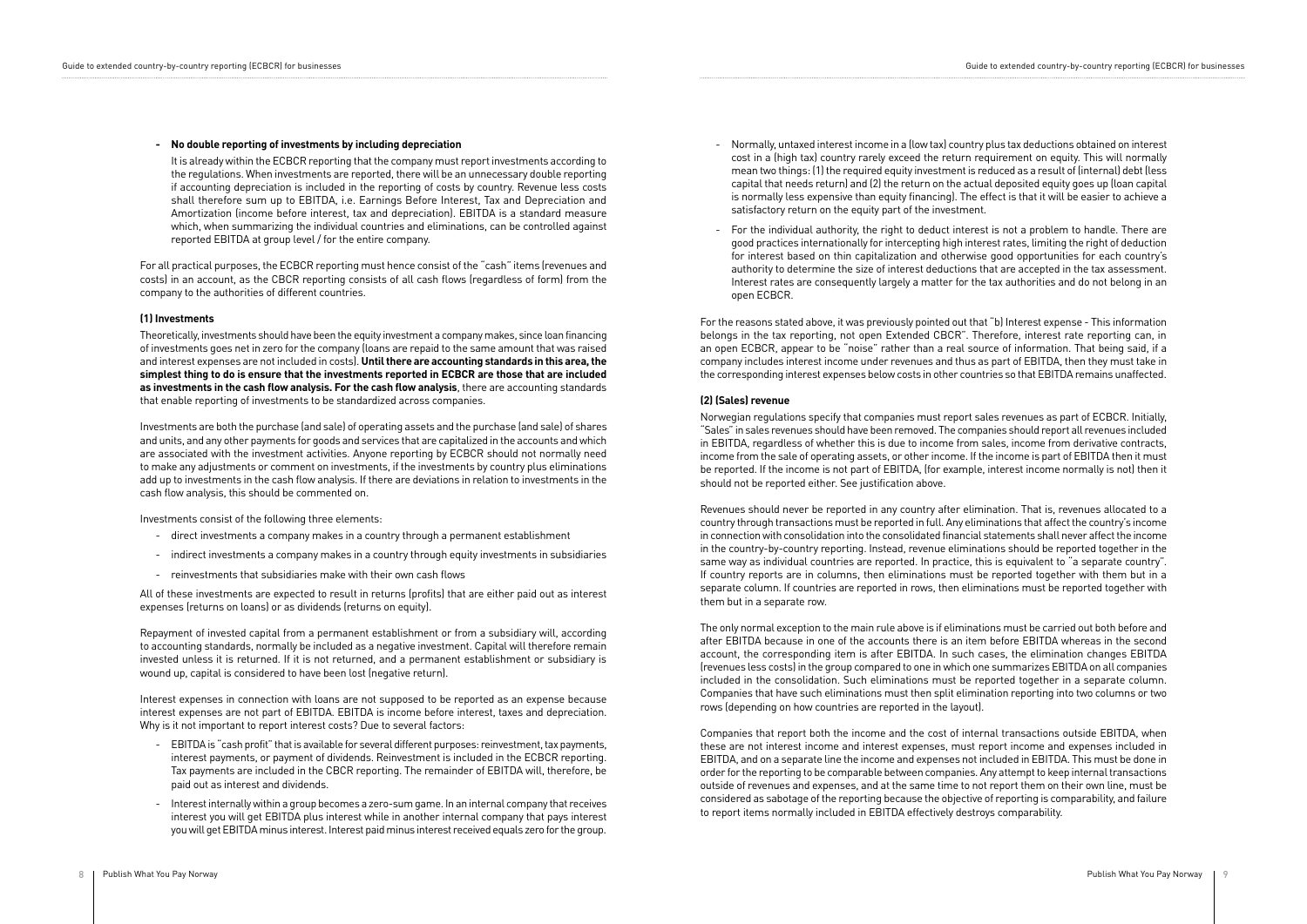#### **(3) Production volume** (relevant only for extraction companies)

For most companies, reporting production volume will not be relevant because companies are not involved in primary production. By primary production is meant (1) the extraction of non-renewable resources or (2) the production of vulnerable renewable resources.

Non-renewable resources include coal, oil, gas, metals, minerals and rare earth minerals. It does not matter if the extraction takes place within the jurisdiction of a country or if the extraction takes place in international waters.

Vulnerable renewable resources currently only include forestry products (deforestation). In a sustainability context, however, companies should expect fish to be included over time due to the tendency to overfish when a fishery resource is being harvested.

Where more than one type of resource is produced, the production volume should be stated for each type. This is because statistics in the area have significant shortcomings and sources of error for most countries. In a sustainability context, it is essential to obtain good statistics on the production of the individual raw material and to know in which total context said resource extraction takes place: as a by-product of other production, or as the main resource. For sustainable management, information at this level is absolutely essential. At the same time, reporting of production volume down to the individual type is helping to give investors and others a more nuanced picture of the company's income.

#### **(4) Costs**

Just as for revenue, companies should report all costs included in EBITDA regardless of whether they are the cost of goods, labor costs, other operating costs, administration, or others. If the cost is part of EBITDA then it must be reported. If the cost is not part of EBITDA (such as interest costs, which normally are not) then it should not be reported either. See the corresponding discussion on revenue above.

Costs should never be reported in any country after elimination. That is, costs allocated to a country through transactions must be reported in full. Any eliminations that affect the country's cost in connection with consolidation into the consolidated accounts should never affect the cost. Instead, cost eliminations, like revenue eliminations, should be reported separately "as a country".

The only normal exception to the main rule above is if eliminations must be carried out both before and after EBITDA because in one of the accounts there is an item before EBITDA whereas in the second account, the corresponding item is after EBITDA. In such cases, the elimination changes EBITDA (revenues less costs) in the group, as compared to if one summarizes EBITDA on all companies included in the consolidation. Such eliminations must be reported together in a separate column, that is separate from other eliminations.

The goal of reporting is always comparability. As long as costs are reported in such a way that EBITDA becomes comparable across companies and industries, the goal has been achieved. See the discussion on revenues above.

#### **(5) Number of employees**

How many employees the company has in each country is a key piece of information with regards to analyses and statistics. It is desirable that the number of man-years be reported, and this is what should be reported for the extraction companies and forest industry according to the CBC regulations. Such information is not always available on a uniform basis across businesses, industries and countries. The second-best solution would therefore be to use the company's existing information on the number of employees. This is a uniformly accessible piece of information in all industries. At the same time, when a person is an employee, this is a signal that their labor is of a longer duration that does not vary with

the business cycle. This means that the number of employees in many contexts is equally interesting for analytical purposes, such as the number of man-years, and in the context of statistics, the risk of double-counting is minimized by focusing on the number of employees. Man-years could potentially be counted both in the company in which the man-year work was actually performed (hired), and in the company that contributed to the man-years (employee). There are a small number of people who have more jobs, but the likelihood that they have jobs in several companies within the same industry is absolutely minimal because most companies do not hire people who also have jobs in a competing company.

Until the number of full-time equivalents becomes standard reporting in all industries, the number of employees is hence also a good measure of how many people acquire their long-term main income from the companies in question. It is also not the peripheral employees that are most interesting, but where the majority of employees' work. It is data on employees at the end of the financial year that are normally collected, and it is therefore natural that it is the same information that is reported country by country. The company must state whether the number of employees is reported, or whether the company has switched to reporting the number of man-years country by country.

#### **(6) Calculated, payable income tax**

Norwegian regulations on country-by-country reporting §5, third section, subsection g) states that reporting companies shall report "income tax in the fiscal year as calculated by the taxpayer's profit or loss in the fiscal year". The problem with this provision is that it is ambiguous. Country by country reporting is about paid taxes, and it will hence be natural to interpret the text as meaning that payable income tax is calculated as provided for in §5, section 3, subsection g) of the regulations. At the same time, the wording is such that it can be interpreted as the year's estimated tax on profits or losses to be reported, and this tax also includes a deferred tax element that does not belong in a country-bycountry reporting.

The goal of introducing CBCR is to report on payments to authorities and the information regarding context that ECBCR provides must therefore address the context of payments. At this point the regulation should be clarified to mean "payable income tax in the financial year as calculated on taxable profit". Companies that voluntarily start reporting CBCR and ECBCR should report what is calculated in payable income tax for the year, to be consistent in the reported number material.

#### **(7) Payable tax 1.1 and (8) Payable tax 31.12.**

The relationship between payable calculated income tax in the ECBCR and paid tax to the authorities goes via accrued tax payable at the beginning and end of the financial year. For companies with deviating accounting years, 1.1. and 31.12 are accordingly interpreted as the beginning and end of their fiscal year.

The relationship is as follows:

Payable Tax 1.1 + This Year's Payable Income Tax – Payable Tax 31.12 = Paid Tax.

This connection is the link between the accounts / ECBCR and countries in the CBCR reporting of taxes. CBCR's tax reporting, however, contains many more types of taxes than income taxes, and therefore the above context must only be reconciled with "taxes and duties imposed on the enterprise's income, production or profit" as defined in §3, section 5, subsection b) of the Norwegian regulations. If Paid Tax according to ECBCR does not match Paid Tax according to subsection b) in the CBCR reporting, this should be commented on in the CBCR reporting.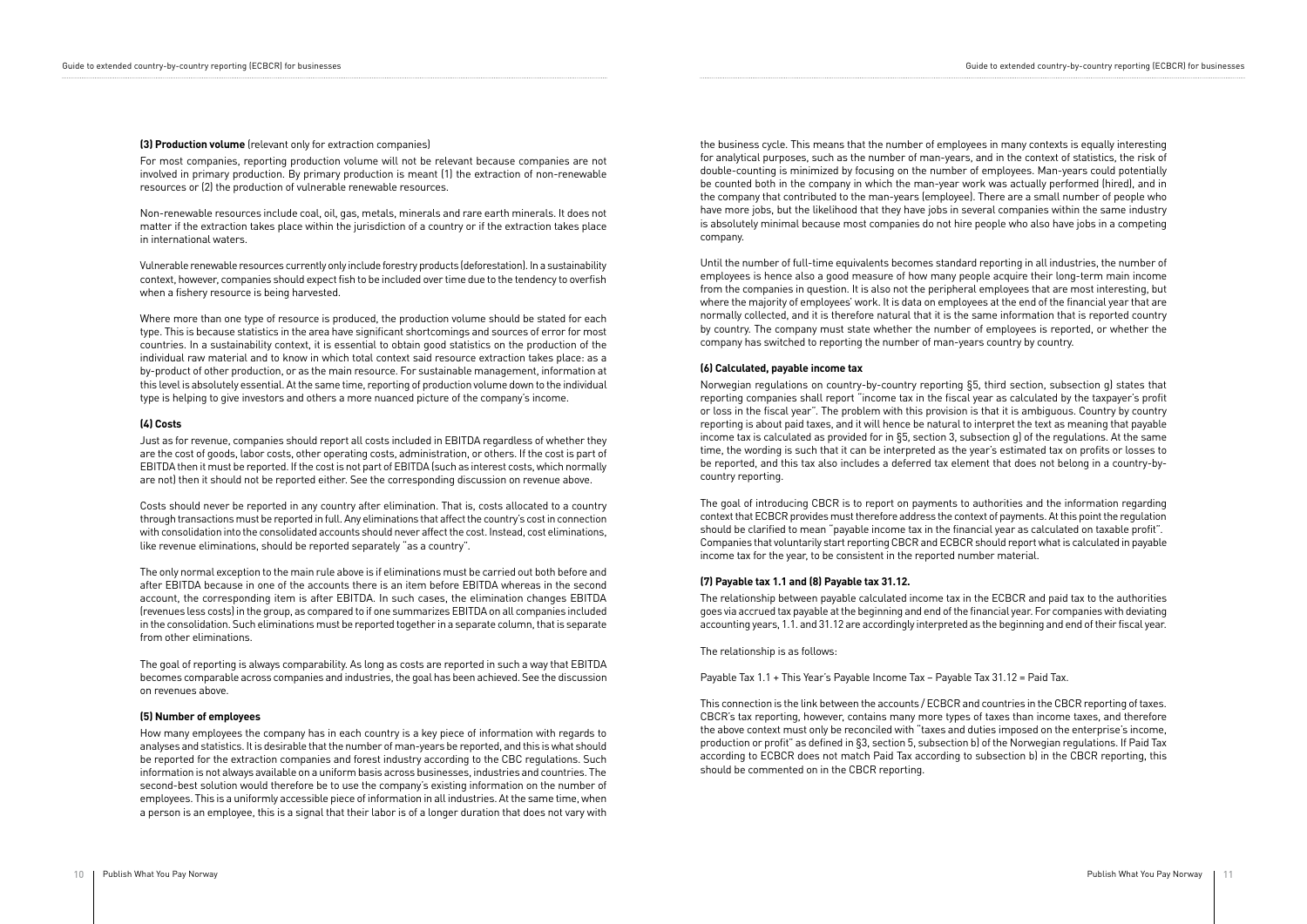It is quite possible to report more than this country by country, but in that case it should be based on developing industry standards or good accounting practices that develop the reporting in that direction.

Reporting less than these 8 key figures is not best practice, even if public regulation requires less information than this. This is because there are weighty arguments behind each of the 8 key figures, and there are weighty arguments behind a standardization of the minimum information required in an ECBCR reporting to serve as a context for the CBCR reporting of payments to governments.

The eight key figures identified have been carefully selected to ensure equal reporting between the various companies. In total, such reporting will help promote better statistics across countries, and thus contribute to the UN sustainability goals.

Two of the UN Sustainability Goals underline the importance of tax and capital flight for sustainable development, especially to reduce inequalities both between and inside countries, and to build peaceful and inclusive societies. The UN has asked the private sector to help implement measures and ensure interaction across the public and private sectors and in collaboration with civil society organizations. The role of business is very important.

For more information about Extended Country-by-Country Reporting, we refer to the web pages of Publish What You Pay Norway (PWYP Norway) at:

#### **http://www.publishwhatyoupay.no.**

Extended Country-by-Country Reporting is originally based on a report by PWYP Norway: *«An extended country-by-country reporting standard. A policy proposal to the EU. Vol 2 " – Author Richard* 

*Murphy, edited by Frian Aarsnes, PWYP Norway, November 2013.*

We expect this report to be updated during 2020 so that the ECBCR can be compared to other initiatives discussed today to ensure understanding of how they differ.

## 7. WHAT IS BEST PRACTICE?

Best Practice would be to

- Report the CBCR in connection with the annual accounts. This is done, among other things, by Equinor. As of today, the regulations require that a separate report be made for payments to the authorities, but such a report separately from the annual accounts means that the information is less accessible to users than if the information were reported in the same report as the annual accounts. Such a joint report also limits the reporting and distribution costs.
- Report ECBCR as a note to the accounts. This has not been done so far because the regulations do not require ECBCR as note information. However, the ECBCR is accounting information and should be included as note information. This is important in order for ECBCR, when summing up individual countries + eliminations, to correspond to key figures in the accounts.

Best practice is to report all 8 key figures together and not spread them across reports. This is to assist the reader in seeing cross-country relationships and to facilitate the collection of information for analysis and statistics.

When it comes to the individual key figures, best practices are:

For investments: investments in a permanent establishment, in paid-in equity, and reinvested cash flow in subsidiaries, must be reported. Investments should normally be summed up to investments in the cash flow analysis in the financial accounts, and deviations from this should therefore be commented on.

For production: production volume must be reported per type of production, without exception, to ensure correct collection of this information for statistical purposes.

Revenue and costs must be reported in such a way that each individual country appears without eliminations, and eliminations are reported in separate columns (rows). It is important that the result of revenues less costs, EBITDA, be comparable across companies, and eliminations, where one side is included in EBITDA and the other side not included in EBIDTA, are reported separately from other eliminations so that total EBITDA, adjusted for these the eliminations, are in line with EBITDA in the income statement. In order for revenues less costs to yield EBITDA, costs must not include depreciation. This is in line with the fact that investments are reported, and thus investments must not be counted twice by including depreciation in costs.

The best practice for the number of employees in extractive industries and forestry (mandatory reporting according to the country-by-country regulation) is to report the number of man-years. Since the regulation specifies the number of employees, there is room for interpretation as to whether that means the number of physical employees or the number of employees in the form of man-years. Reporters must, therefore, specify which is being reported.

Best practice for companies reporting CBCR and ECBCR voluntarily is to use the industry standard. Normally, this means that the number of physical employees is reported, and it is only natural to switch to the number of man-years when and if such reporting becomes standard and specifically states that it is the number of man-years that is to be reported.

Best practice is to understand "income tax calculated" as payable income tax calculated. Best practice is also to include taxes payable in the balance sheet at the beginning and end of the fiscal year so that income tax in the accounts and the ECBCR reporting can be reconciled with Paid Tax in the CBCR LLR reporting.

### 8. REFERENCES